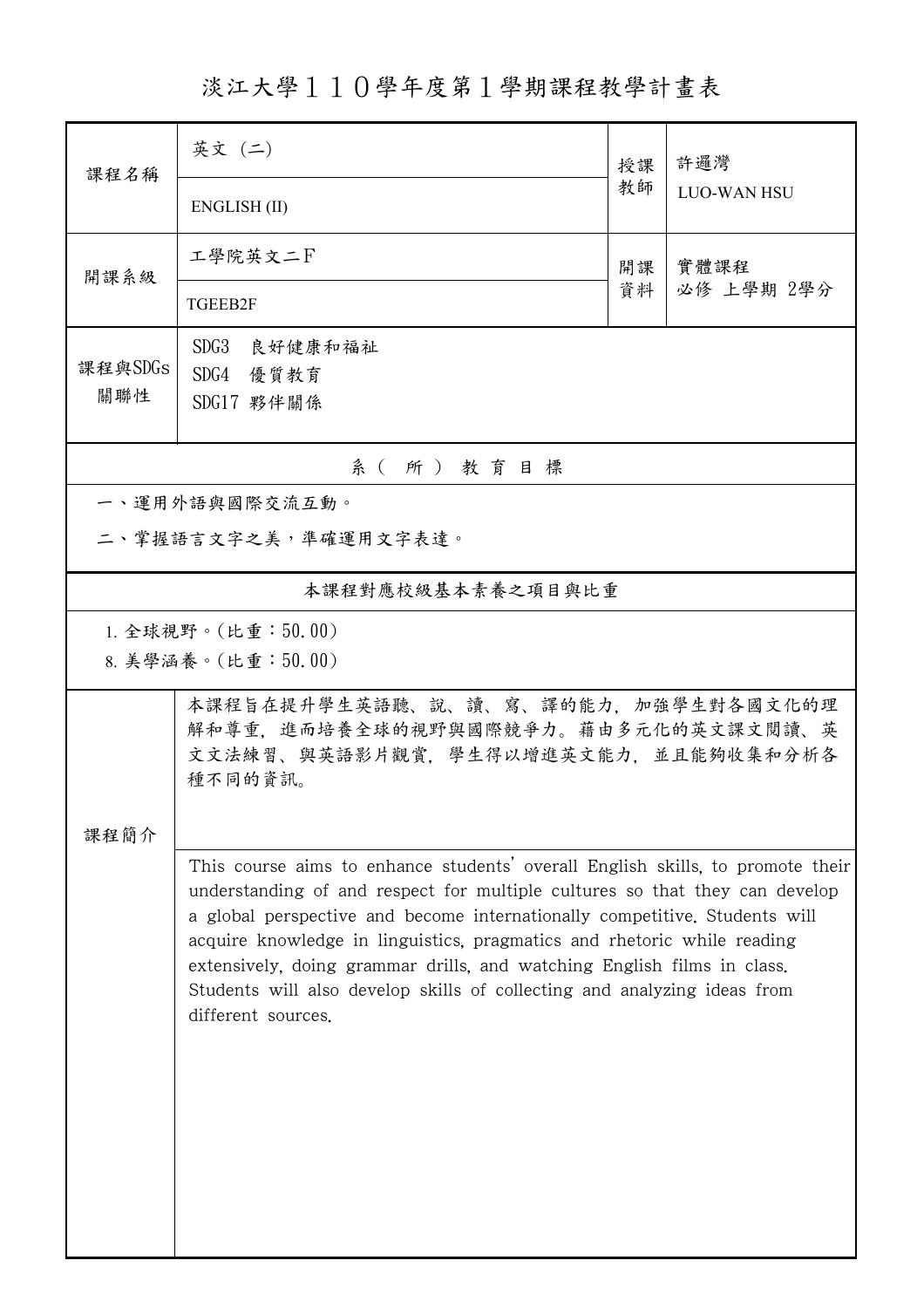## 本課程教學目標與認知、情意、技能目標之對應

將課程教學目標分別對應「認知(Cognitive)」、「情意(Affective)」與「技能(Psychomotor)」 的各目標類型。

一、認知(Cognitive):著重在該科目的事實、概念、程序、後設認知等各類知識之學習。

二、情意(Affective):著重在該科目的興趣、倫理、態度、信念、價值觀等之學習。

三、技能(Psychomotor):著重在該科目的肢體動作或技術操作之學習。

| 序<br>號         | 教學目標(中文)                                                                           |                                         |    | 教學目標(英文)                                                                                                                                                                                                                                                                                                               |                   |  |  |  |
|----------------|------------------------------------------------------------------------------------|-----------------------------------------|----|------------------------------------------------------------------------------------------------------------------------------------------------------------------------------------------------------------------------------------------------------------------------------------------------------------------------|-------------------|--|--|--|
| $\mathbf{1}$   | 1.運用英語自我介紹、對話, 提出<br>問題或說出感想。<br>2.書寫文法正確且符合邏輯的英文<br>句子。<br>3.理解英文文章的大意、組織與用<br>字。 |                                         |    | 1.To help students use English to introduce<br>themselves, carry out a conversation, raise questions,<br>or express opinions.<br>2. To teach how to write grammatically and logically<br>correct sentences in English.<br>3. To help students understand the main idea.<br>organization, and diction of English texts. |                   |  |  |  |
|                | 教學目標之目標類型、核心能力、基本素養教學方法與評量方式                                                       |                                         |    |                                                                                                                                                                                                                                                                                                                        |                   |  |  |  |
| 序號             | 日標類型                                                                               | 院、系 $(\kappa)$  <br>核心能力   基本素養         | 校級 | 教學方法                                                                                                                                                                                                                                                                                                                   | 評量方式              |  |  |  |
| 1              | 認知                                                                                 |                                         | 18 | 講述、討論                                                                                                                                                                                                                                                                                                                  | 測驗、討論(含課<br>堂、線上) |  |  |  |
|                | 授課進度表                                                                              |                                         |    |                                                                                                                                                                                                                                                                                                                        |                   |  |  |  |
| 週              | 日期起訖                                                                               | 內 容 (Subject/Topics)<br>備註              |    |                                                                                                                                                                                                                                                                                                                        |                   |  |  |  |
|                | $110/09/22$ ~<br>110/09/28                                                         | Orientation, Drills, and Video Activity |    |                                                                                                                                                                                                                                                                                                                        |                   |  |  |  |
| $\overline{2}$ | $110/09/29$ ~<br>110/10/05                                                         | 1A: The World's Game                    |    |                                                                                                                                                                                                                                                                                                                        |                   |  |  |  |
| 3              | $110/10/06 \sim$<br>110/10/12                                                      | 1B: What Makes an Olympic Champion?     |    |                                                                                                                                                                                                                                                                                                                        |                   |  |  |  |
| 4              | $110/10/13$ ~<br>110/10/19                                                         | 2A: What Is Beauty?                     |    |                                                                                                                                                                                                                                                                                                                        |                   |  |  |  |
| 5              | $110/10/20$ ~<br>110/10/26                                                         | Quiz and grammar drills                 |    |                                                                                                                                                                                                                                                                                                                        |                   |  |  |  |
| 6              | $110/10/27$ ~<br>110/11/02                                                         | 2B: Skin: The Body's Canvas             |    |                                                                                                                                                                                                                                                                                                                        |                   |  |  |  |
|                | $110/11/03$ ~<br>110/11/09                                                         | 3A: Racing to Rescue Koalas             |    |                                                                                                                                                                                                                                                                                                                        |                   |  |  |  |
| 8              | $110/11/10$ ~<br>110/11/16                                                         | 3B: Tracking the Snow Leopard           |    |                                                                                                                                                                                                                                                                                                                        |                   |  |  |  |
| 9              | $110/11/17$ ~<br>110/11/23                                                         | 期中考試週                                   |    |                                                                                                                                                                                                                                                                                                                        |                   |  |  |  |
| 10             | $110/11/24$ ~<br>110/11/30                                                         | 4A: Sacred Summits                      |    |                                                                                                                                                                                                                                                                                                                        |                   |  |  |  |
| 11             | $110/12/01$ ~<br>110/12/07                                                         | 4B: Is Prediction Possible?             |    |                                                                                                                                                                                                                                                                                                                        |                   |  |  |  |
| 12             | $110/12/08$ ~<br>110/12/14                                                         | Quiz and grammar drills                 |    |                                                                                                                                                                                                                                                                                                                        |                   |  |  |  |